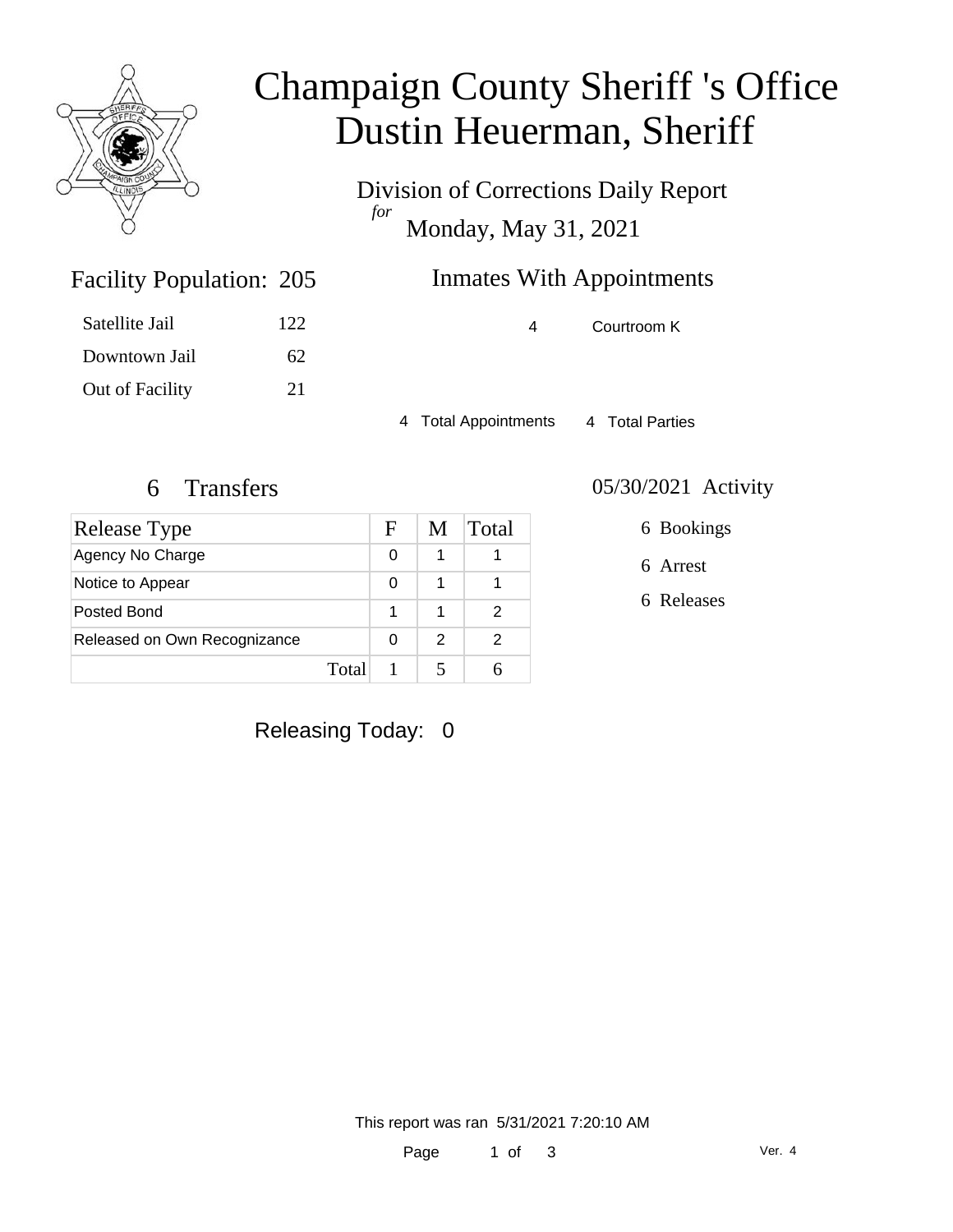

# Champaign County Sheriff 's Office Dustin Heuerman, Sheriff

Division of Corrections Daily Report *for* Monday, May 31, 2021

#### Custody Status Count

- Electronic Home Dentention 19
	- Felony Arraignment 6
	- Felony Pre-Sentence 6
		- Felony Pre-Trial 122
	- Felony Sentenced CCSO 1
	- Felony Sentenced IDOC 29
	- Felony Sentenced Other 2
	- Misdemeanor Arraignment 1
		- Misdemeanor Other 1
		- Misdemeanor Pre-Trial 8
			- Petition to Revoke 3
			- Remanded to DHS 5
		- Traffic Sentenced CCSO 2
			- Total 205

This report was ran 5/31/2021 7:20:10 AM